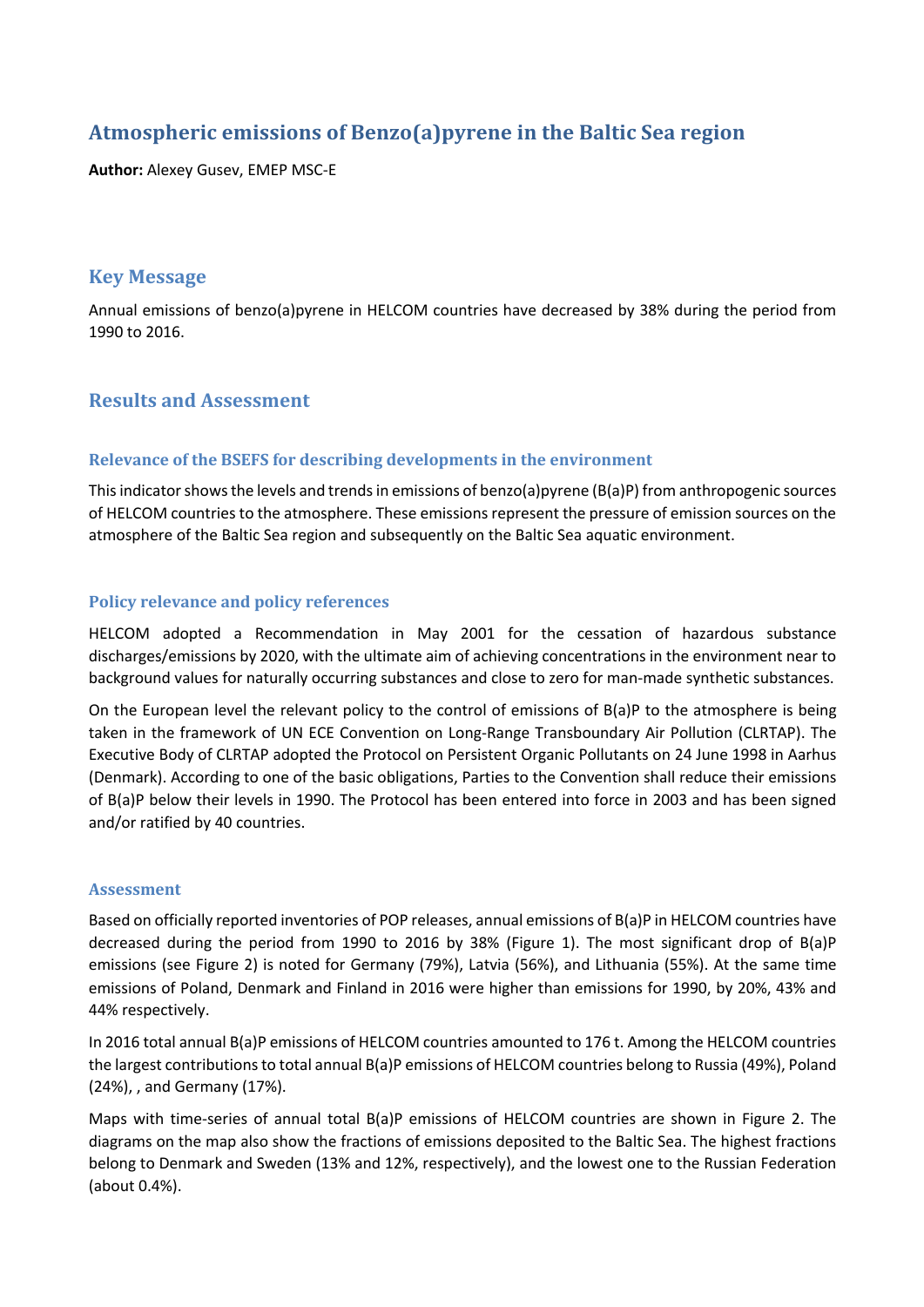

Figure 1. Total annual emissions of B(a)P to air from HELCOM countries in period 1990-2016 (% of 1990).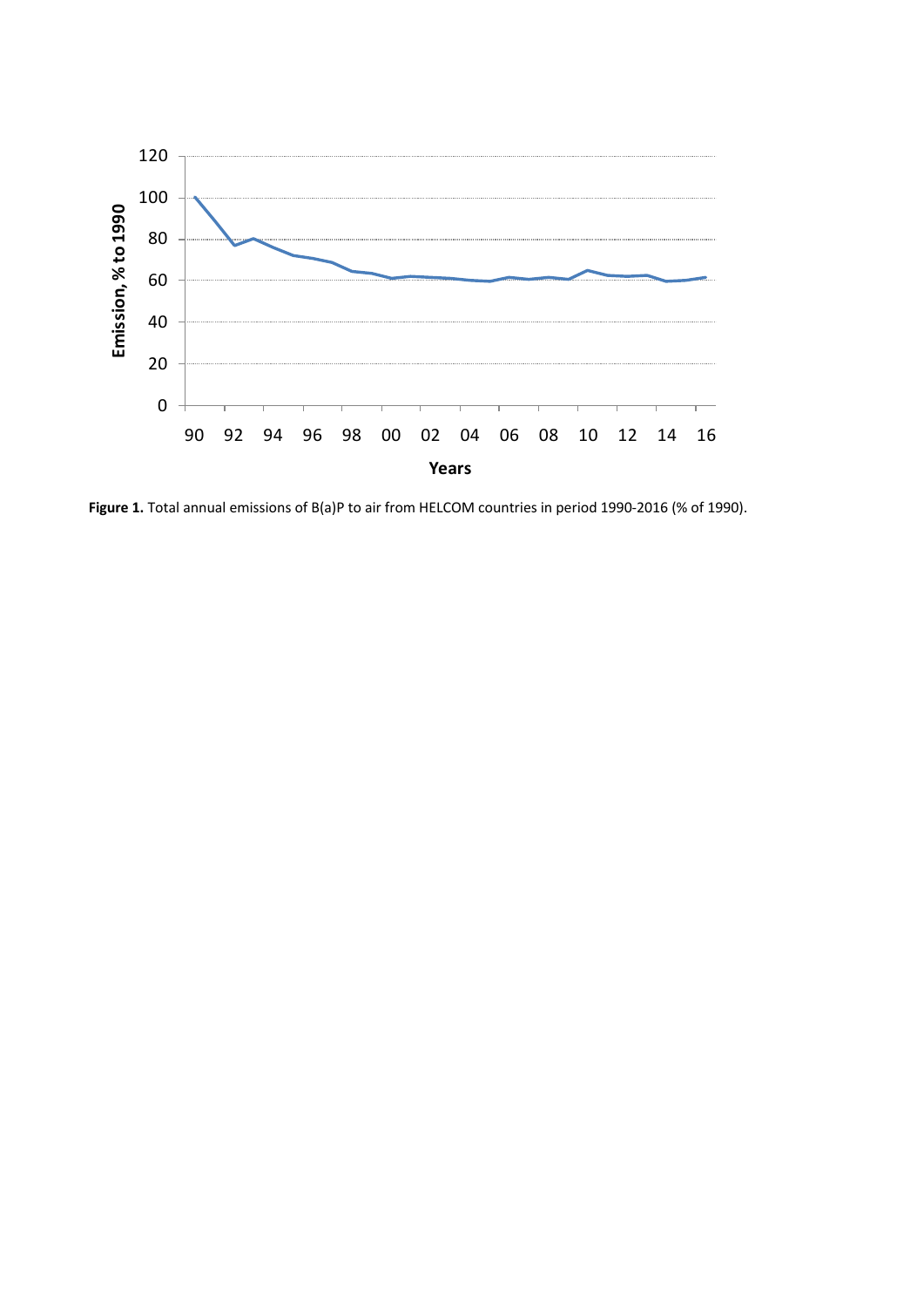

**Figure 2.** Map of **B(a)P** emissions of HELCOM Contracting Parties (CP) to air as totals in tonnes/year for the period 1990- 2016. Red sections of the bars identify the fraction of emission deposited to the Baltic Sea. *(The emission data of the CP refer to the total area of the CP except for Russian Federation, for which emissions from the territory of Russian Federation within the EMEP domain is used).* **Note:** different scales have been used for different countries!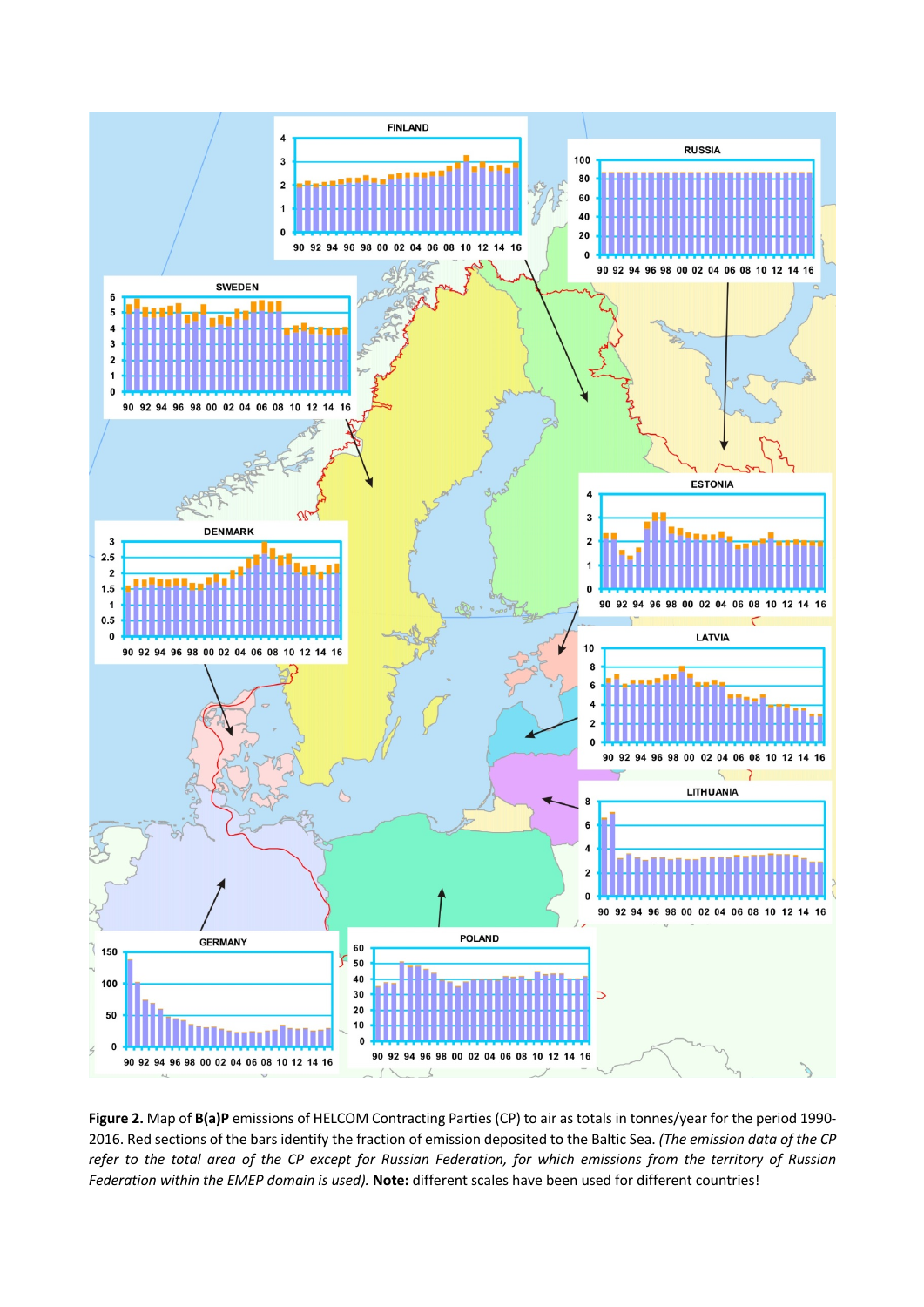#### **References**

Shen H., Huang Y., Wang R., Zhu D., Li W., Shen G., Wang B., Zhang Y., Chen Y., Lu Y., Chen H., Li T., Sun K., Li B., Liu W., Liu J., Tao S. [2013] Global atmospheric emissions of polycyclic aromatic hydrocarbons from 1960 to 2008 and future predictions, Environ. Sci. Technol., 47, 6415–6424.

Tista M., Wankmueller R. and K.Mareckova [2018] Methodologies applied to the CEIP GNFR gap-filling 2018. Part III: Persistent organic pollutants (Benzo(a)pyrene, Benzo(b)fluoranthene, Benzo(k)fluoranthene, Indeno(1,2,3-cd)pyrene, Total polycyclic aromatic hydrocarbons, Dioxin and Furan, Hexachlorobenzene), Polychlorinated biphenyls. Technical report CEIP 03/2018.

(http://www.ceip.at/fileadmin/inhalte/emep/pdf/2018/POP\_gap-filling\_documentation\_2018\_v3.pdf)

#### **Data**

Numerical data on B(a)P anthropogenic emissions of HELCOM countries are given in the following table.

**Table 1.** Total annual B(a)P emissions from anthropogenic sources of HELCOM countries in period from 1990 to 2016. Expert estimates of emissions are shaded. Units: tonnes/year.

|      | DK    | EE    | FI.   | DE      | LV    | <b>LT</b> | <b>PL</b> | <b>RU</b> | <b>SE</b> | <b>HELCOM</b> |
|------|-------|-------|-------|---------|-------|-----------|-----------|-----------|-----------|---------------|
| 1990 | 1.612 | 2.369 | 2.067 | 138.701 | 6.788 | 6.635     | 35.323    | 86.9      | 5.554     | 286           |
| 1991 | 1.818 | 2.349 | 2.176 | 102.031 | 7.233 | 7.133     | 38.163    | 86.9      | 5.899     | 254           |
| 1992 | 1.790 | 1.629 | 2.077 | 74.640  | 6.207 | 3.237     | 37.641    | 86.9      | 5.368     | 219           |
| 1993 | 1.884 | 1.385 | 2.152 | 69.497  | 6.681 | 3.649     | 51.519    | 86.9      | 5.293     | 229           |
| 1994 | 1.833 | 1.744 | 2.173 | 60.116  | 6.666 | 3.275     | 48.529    | 86.9      | 5.349     | 217           |
| 1995 | 1.809 | 2.821 | 2.230 | 47.900  | 6.639 | 3.079     | 48.725    | 86.9      | 5.454     | 206           |
| 1996 | 1.860 | 3.226 | 2.313 | 44.545  | 6.821 | 3.306     | 46.644    | 86.9      | 5.606     | 201           |
| 1997 | 1.844 | 3.224 | 2.325 | 41.833  | 7.145 | 3.281     | 44.211    | 86.9      | 4.891     | 196           |
| 1998 | 1.690 | 2.620 | 2.397 | 35.378  | 7.228 | 3.149     | 39.610    | 86.9      | 5.047     | 184           |
| 1999 | 1.672 | 2.549 | 2.322 | 33.001  | 8.073 | 3.203     | 38.622    | 86.9      | 5.532     | 182           |
| 2000 | 1.885 | 2.398 | 2.230 | 30.548  | 7.362 | 3.137     | 35.304    | 86.9      | 4.645     | 174           |
| 2001 | 1.986 | 2.337 | 2.452 | 31.530  | 6.362 | 3.171     | 38.353    | 86.9      | 4.810     | 178           |
| 2002 | 1.860 | 2.301 | 2.513 | 27.976  | 6.373 | 3.337     | 39.816    | 86.9      | 4.693     | 176           |
| 2003 | 2.109 | 2.307 | 2.541 | 26.061  | 6.627 | 3.317     | 39.995    | 86.9      | 5.231     | 175           |
| 2004 | 2.213 | 2.416 | 2.555 | 23.479  | 6.410 | 3.331     | 40.002    | 86.9      | 5.144     | 172           |
| 2005 | 2.493 | 2.207 | 2.543 | 23.373  | 5.046 | 3.298     | 39.372    | 86.9      | 5.668     | 171           |
| 2006 | 2.603 | 1.895 | 2.597 | 24.558  | 5.128 | 3.467     | 42.288    | 86.9      | 5.819     | 175           |
| 2007 | 3.008 | 1.898 | 2.627 | 23.234  | 4.809 | 3.386     | 41.429    | 86.9      | 5.684     | 173           |
| 2008 | 2.808 | 2.014 | 2.831 | 25.738  | 4.633 | 3.503     | 41.866    | 86.9      | 5.747     | 176           |
| 2009 | 2.580 | 2.136 | 2.952 | 27.284  | 5.079 | 3.513     | 39.355    | 86.9      | 4.044     | 174           |
| 2010 | 2.619 | 2.386 | 3.281 | 34.034  | 3.962 | 3.610     | 44.935    | 86.9      | 4.217     | 186           |
| 2011 | 2.327 | 2.022 | 2.791 | 29.683  | 4.058 | 3.558     | 43.111    | 86.9      | 4.341     | 179           |
| 2012 | 2.204 | 2.039 | 3.000 | 27.762  | 4.039 | 3.541     | 43.636    | 86.9      | 4.123     | 177           |
| 2013 | 2.252 | 2.090 | 2.827 | 29.784  | 3.647 | 3.456     | 43.628    | 86.9      | 4.114     | 179           |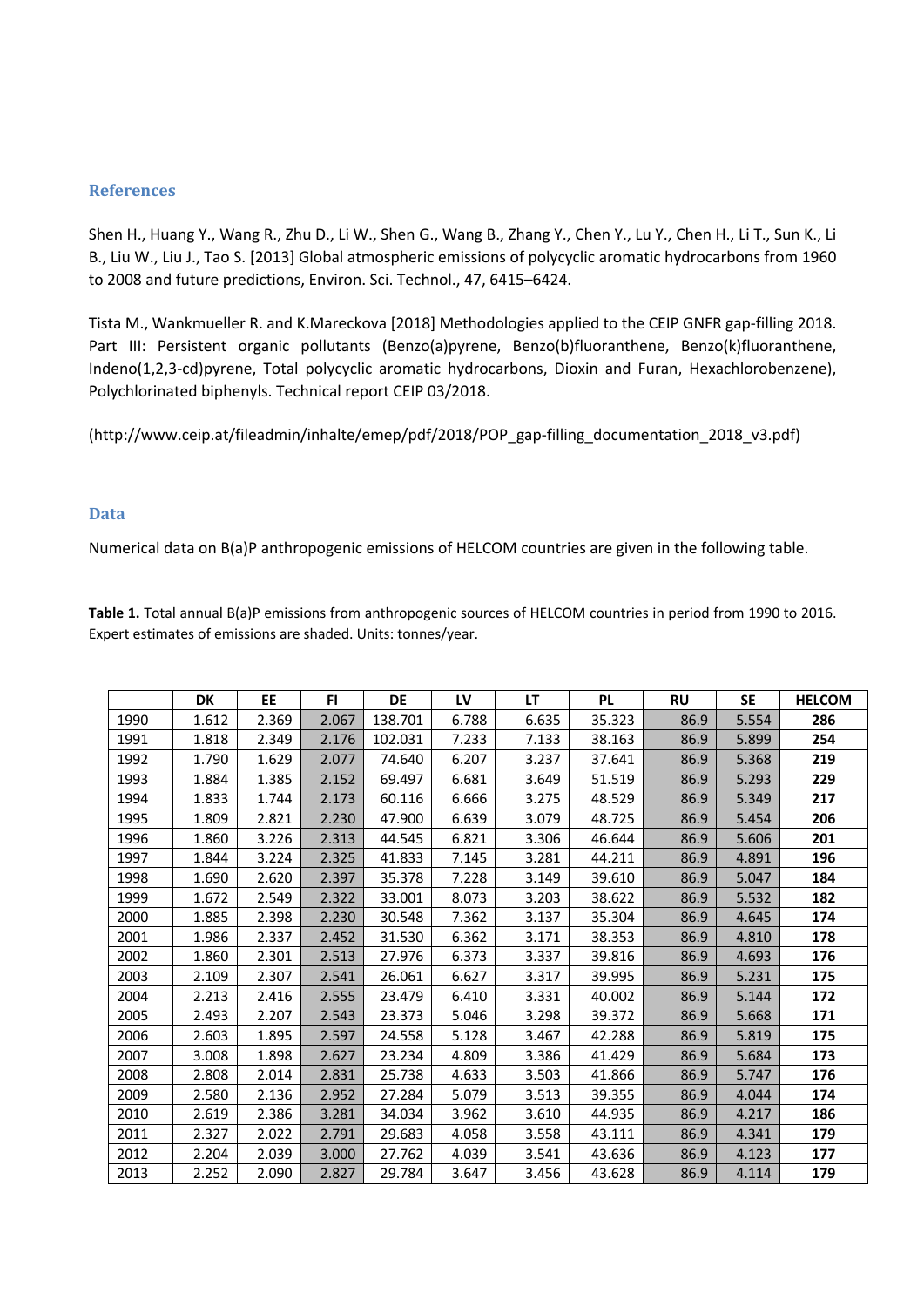| 2014 | 2.057 | 2.049 | 2.870 | 25.297 | 3.608 | 3.191 | 40.494 | 86.9 | 3.988 | 170 |
|------|-------|-------|-------|--------|-------|-------|--------|------|-------|-----|
| 2015 | 2.265 | 2.029 | 2.728 | 27.327 | 2.995 | 2.952 | 40.430 | 86.9 | 4.046 | 172 |
| 2016 | 2.301 | 2.008 | 2.978 | 29.494 | 2.991 | 2.965 | 42.258 | 86.9 | 4.125 | 176 |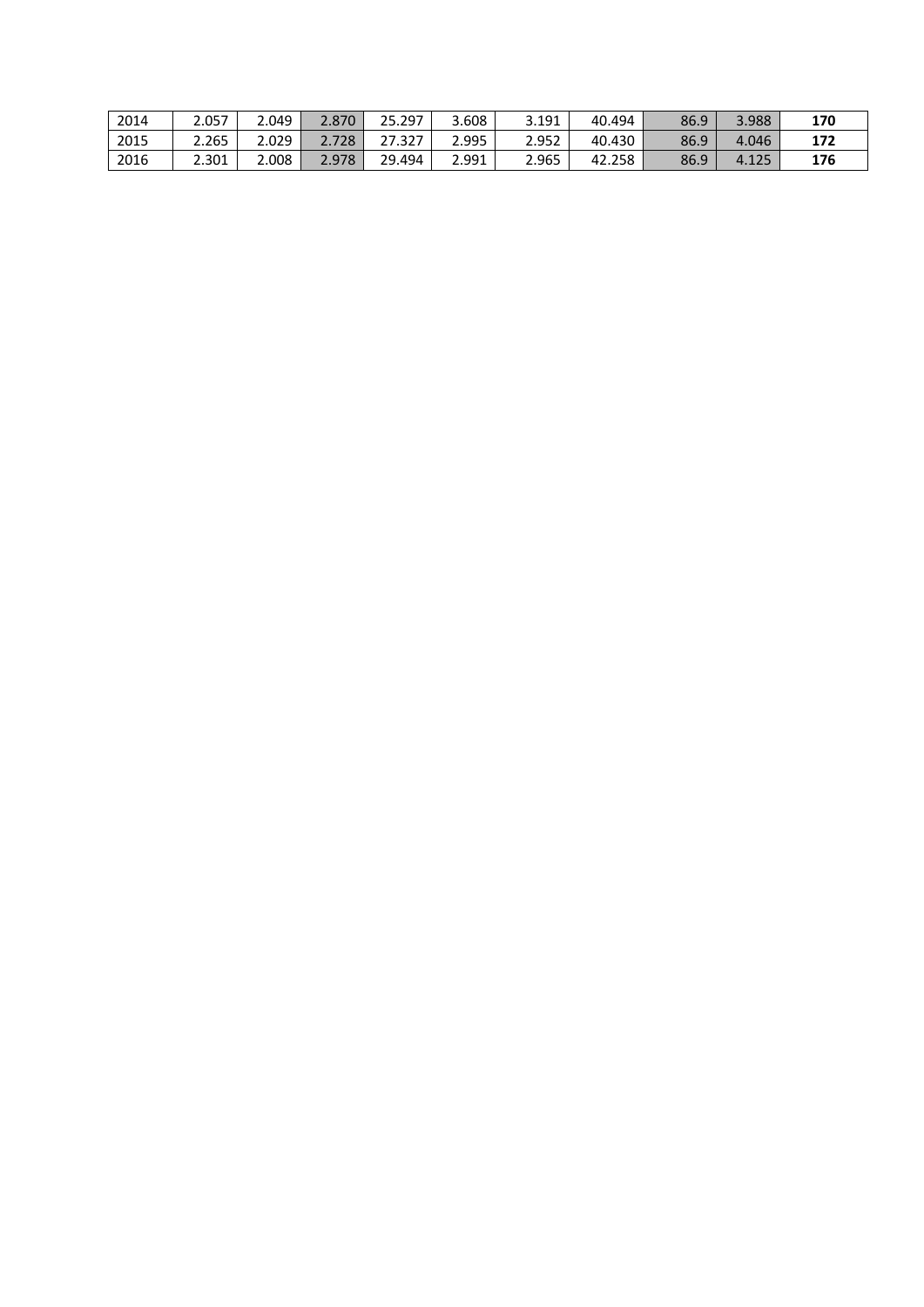# **Metadata**

#### **Technical information**

#### 1. Source:

EMEP/MSC-E, EMEP/CEIP.

#### 2. Description of data:

Annual total emissions of 4 PAHs including benzo(a)pyrene are officially reported to the UN ECE Secretariat by HELCOM countries. These data are available from the EMEP Centre on Emission Inventories and Projections (CEIP) (http://www.ceip.at/).

#### 3. Geographical coverage:

EMEP region.

#### 4. Temporal coverage:

Data on annual emissions of benzo(a)pyrene for the period 1990 – 2016 were reported by all HELCOM countries with the exception of Finland, Russia and Sweden. For these three countries emissions of B(a)P were prepared by CEIP (*Tista et al.*, 2018). In particular, expert estimates, worked out by *Shen et al.* (2013), were applied to estimated B(a)P emissions in Russia. Finland submitted emission data on 4 PAHs without splitting for individual congeners. Thus, average fraction of B(a)P in the emissions of 4 PAHs was used, calculated on the basis of emissions of other EMEP countries. Sweden submitted speciated PAH emission data, however the sum of 4 PAH emissions did not match reported total PAH emission. Therefore, the reported emissions of individual PAHs were replaced by splitting up the total PAHs in accordance with the distribution reported by Sweden.

#### 5. Methodology and frequency of data collection:

National data on emissions of 4 PAHs including benzo(a)pyrene are annually submitted by countries Parties to LRTAP Convention to the UN ECE Secretariat. The methodology is based on combination of measurements of releases to the atmosphere and estimation of emission based on activity data and emission factors. Submitted emission data are processed using quality assurance and quality control procedure and stored in the UN ECE/EMEP emission database at EMEP/CEIP Centre.